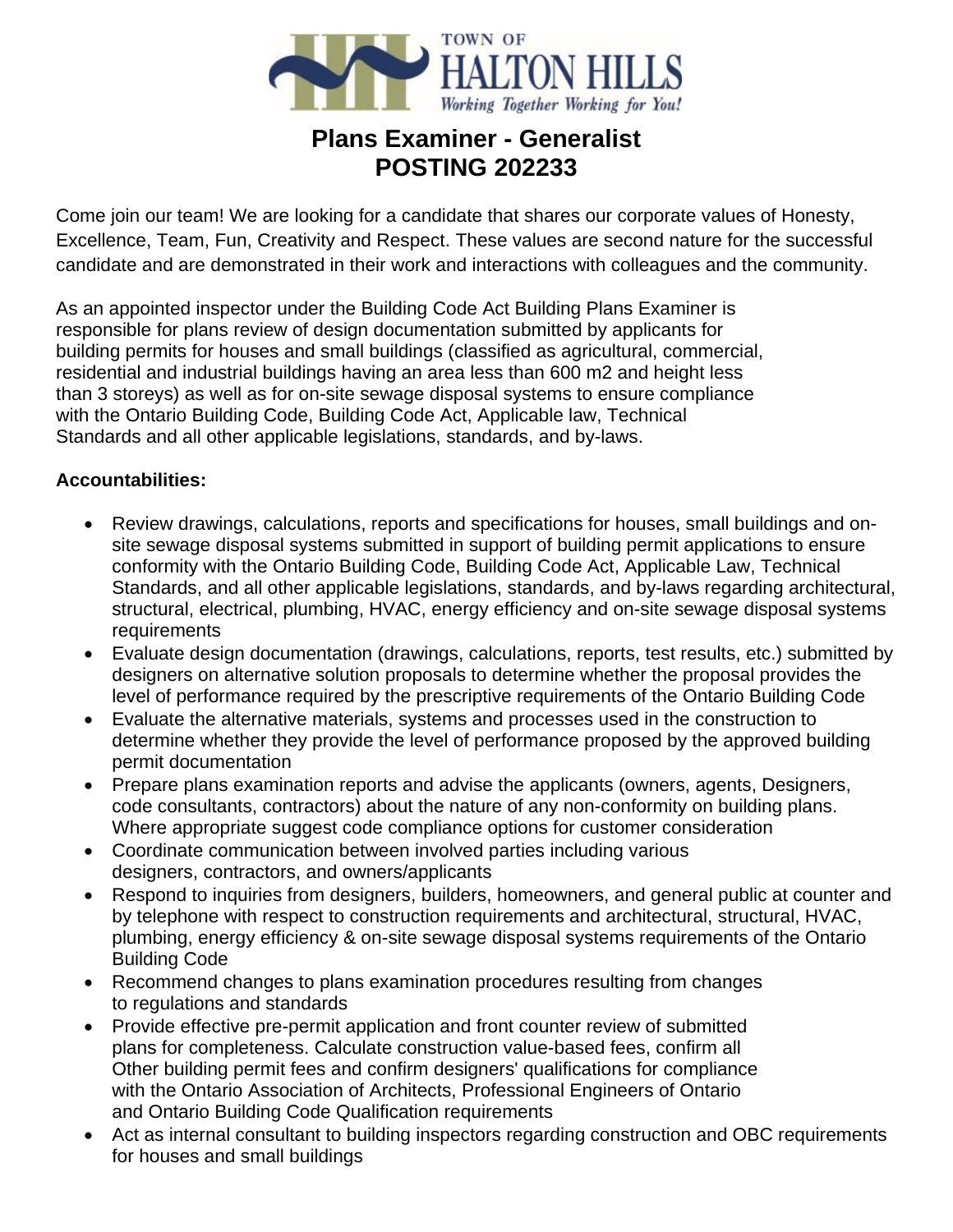- Participate with the Manager and Other Building Services Staff in providing Building Code related comments on various planning development applications
- Represent the Town before the courts and the Building Code Commission as a witness for the Town as required
- Represent the department on code related technical committees established to provide support to building officials in Ontario in matters related to interpretation and uniform application of code requirements
- Make timely, practical, and appropriate decisions based on knowledge, expertise, and particulars on the situation
- Provide the highest standard of customer service for both internal and external customers in compliance with legislation and Town standards
- Ensure proper and consistent application of the technical standards and established procedures
- Provide and maintain accurate records of plans review processes in AMANDA
- Comply with all health and safety practices as it relates to the work, standard operating guidelines and the Occupation Health and Safety Act
- Perform all other job-related duties as directed

## **You possess:**

- Bachelor's Degree in Architecture, Civil or Mechanical Engineering
- Five years of experience in administration and enforcement of the Ontario Building Code and a minimum 5 years of related design and construction experience
- Successful completion of qualification examinations and registration with the Ministry of Housing for the following categories: General Legal, House, Small Buildings, Building Structural, Plumbing House, Plumbing All Buildings, HVAC - House, Building Services, On-site Sewage Systems and Detection, Lighting & Power
- Certified Building Code Official (CBCO) Designation
- In-depth theoretical and practical knowledge of the Building Code Act and Architectural, Structural, Building Mechanical, Plumbing, On-site Sewage disposal systems, Electrical and Energy Efficiency requirements of Parts 1, 2, 5, 6, 7, 8, 9, 10, 11, and 12 of the Ontario Building Code and Supplementary Standards SB-12 as they relate to houses, small buildings, and on-site sewage disposal systems
- In depth knowledge of building materials, designs, processes, construction principles and all applicable standards
- Thorough knowledge and understanding of all aspects of building construction and building sciences
- In depth knowledge of the Building By-law and Pool Enclosure By-law
- Working knowledge of the Provincial Offences Act, the relevant sections of the Occupational Health and Safety Act and Regulations for Construction Projects
- Proficiency in permit and inspection tracking software system AMANDA and Microsoft Office applications (Outlook, Word)
- Excellent communication, record keeping and report writing skills
- Strong time management and organizational skills including the ability to work well under pressure and meet legislated and corporate timelines
- Good judgment and decision-making skills
- Strong customer service orientation and ability to work effectively in a team environment
- Ability to maintain and update current knowledge, skills and professional certifications and registrations to meet organizational and provincial standards